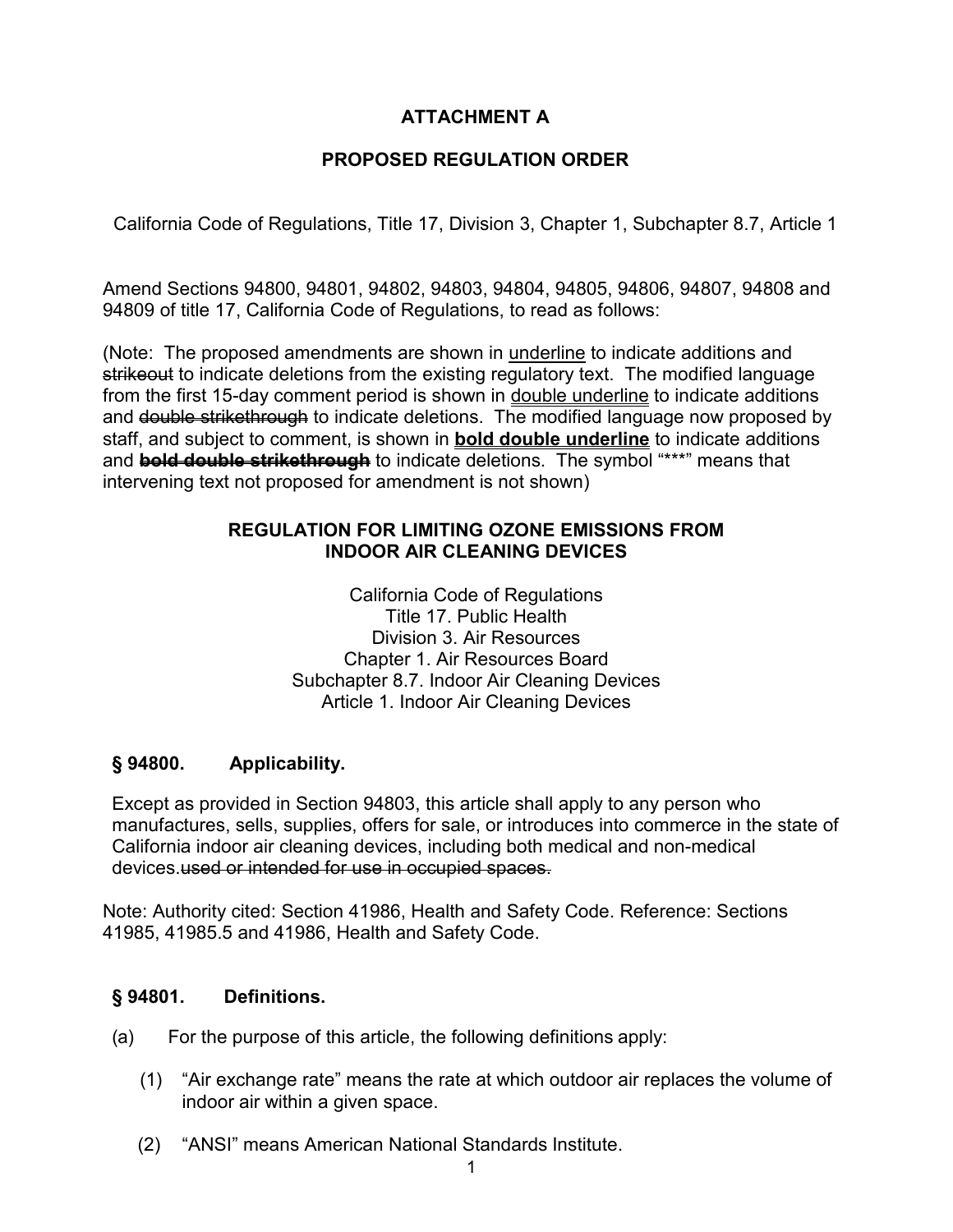- (3a) "ANSI/UL Standard 507" means the version of ANSI/UL Standard 507 for Safety for Electric Fans, NinthTenth Edition, published on September 27, November 09, 2017 2007, and revised on November 15, 2018. by Underwriters Laboratories, Inc. (UL).
- (3b) "ANSI/UL Standard 867" means the version of ANSI/UL Standard 867 for Electrostatic Air Cleaners, Fifth Edition, published on August 04, 2011, and revised on August 07, 2018.Fourth Edition, published on December 21, 2007 by Underwriters Laboratories, Inc. (UL), and the associated Certification Requirement Decisions published by UL on March 4, 2008; April 17, 2008; April 18, 2008; July 8, 2009; July 9, 2009; and November 23, 2009.
- (3c) "ANSI/UL Standard 484" means the version of the ANSI/UL Standard for Safety for Room Air Conditioners, Ninth Edition, dated February 7, 2014, and revised on September 06, 2018. Eighth Edition, dated December 21, 2007 with revisions through March 27, 2009, and most recently approved by ANSI on March 27, 2009.
- (3d) "ANSI/UL Standard 1278" means the version of ANSI/UL Standard for Safety for Movable and Wall- or Ceiling-Hung Electric Room Heaters, Fourth Edition, dated March 21, 2014, and revised on August 20, 2018. Third Edition, dated June 21, 2000 with revisions through July 30, 2008, and most recently approved by ANSI on July 30, 2008.
- (3e) "ANSI/UL Standard 1017" means the version of the ANSI/UL Standard for Safety for Vacuum Cleaners, Blower Cleaners, and Household Floor Finishing Machines, Tenth Edition, dated September 15, 2017, and revised on July 19, 2018. Seventh Edition, dated December 7, 2001 with revisions through June 15, 2006, and most recently approved by ANSI on June 15, 2006.
- Edition, dated January 27, 2017, and revised on August 06, 2018. August (3f) "ANSI/UL Standard 1993" means the version of the ANSI/UL Standard for Safety for Self-Ballasted Lamps and Lamp Adapters, Fifth Edition Third-28, 2009.
- (3g) "ANSI/UL Standard 73" means the version of the ANSI/UL Standard for Motor-Operated Appliances, Tenth Edition, dated March 02, 2011, and revised on August 08, 2018.
- (3h) "ANSI/UL Standard 153" means the version of the ANSI/UL Standard for Portable Electric Luminaires, Thirteenth Edition, dated March 03, 2014, and revised on July 27, 2018.
- (3i) "ANSI/UL Standard 998" means the version of the ANSI/UL Standard for Humidifiers, Fifth Edition, dated April 25, 2011, and revised on April 04, 2016.
- (3j) "ANSI/UL Standard 1995" means the version of the ANSI/UL Standard for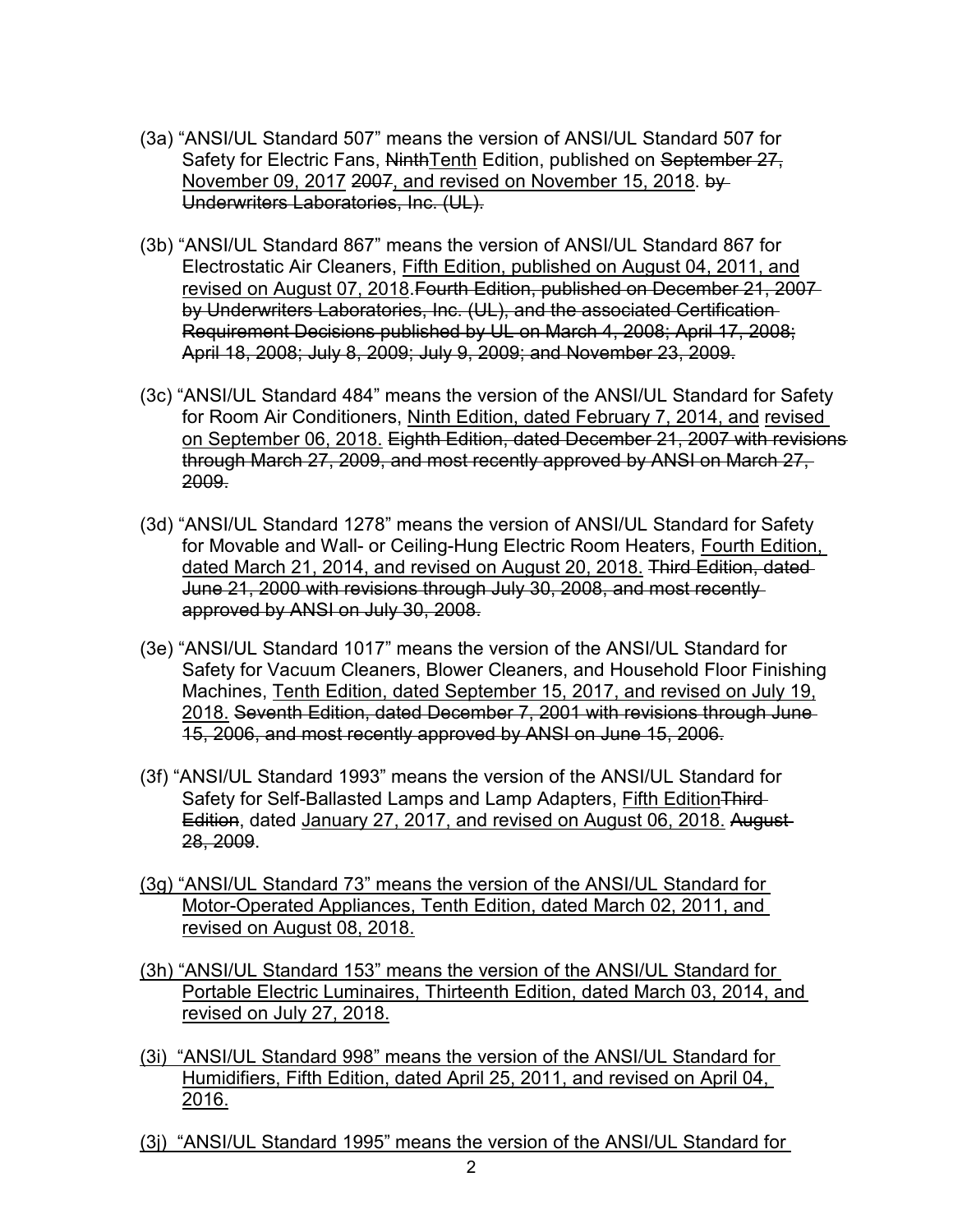Heating and Cooling Equipment, Fifth Edition, dated July 31, 2015, and revised on August 17, 2018.

- (3k) "ANSI/UL Standard 1598" means the version of the ANSI/UL Standard for Luminaires, Fourth Edition, dated August 28, 2018.
- (3l) "ANSI/UL Standard 499" means the version of the ANSI/UL Standard for Electric Heating Appliances, Fourteenth Edition, dated November 07, 2014, and revised on February 23, 2017.
- (4) "CARB" means the California Air Resources Board.
- **l<u>L</u>aboratories <u>(NRTL)</u> that verify compliance with the applicable ANSI/UL <u>or</u>** (5) "Certification mark" means the symbol used by a recognized testing organization to indicate that a representative sample of the product bearing the symbol meets certain quality or safety criteria. For this regulation the organizations of interest are the nNationally FRecognized tTesting CSA Standards for indoor air cleaning devices.
- (6) "CCR" means the California Code of Regulations.
- (7) "CFR" means the U. S. Code of Federal Regulations.
- (8) "CSA" means the Canadian Standards Association.
- (9) "CSA C22.2 no. 187-1520" means the version of the CSA Standard for Electrostatic Air Cleaners published on **February 1, 2015January 21, 2020.**
- amount of another substance.  $(10)(8)$  "Concentration" means the amount of a specified substance in a unit
- law does not refer to it and will not consider it.  $(11)(9)$  "de minimis" refers to a quantity so little, small, miniscule or tiny that the
- sold or supplied for the purposes of resale or distribution in commerce. (12)(10) "Distributor" means any person to whom an indoor air cleaning device is
- (13) "Dual-function" means any electronic device that includes an air cleaning component in addition to its primary function.
- (14)(11) "Emission" means the release or discharge of a substance into the environment.
- Board or the Executive Officer's designee. (15)(12) "Executive Officer" means the Executive Officer of the Air Resources
- <u>(16)(13</u>) "Half-life" means the time required for the concentration of a substance to be reduced to half of its initial value.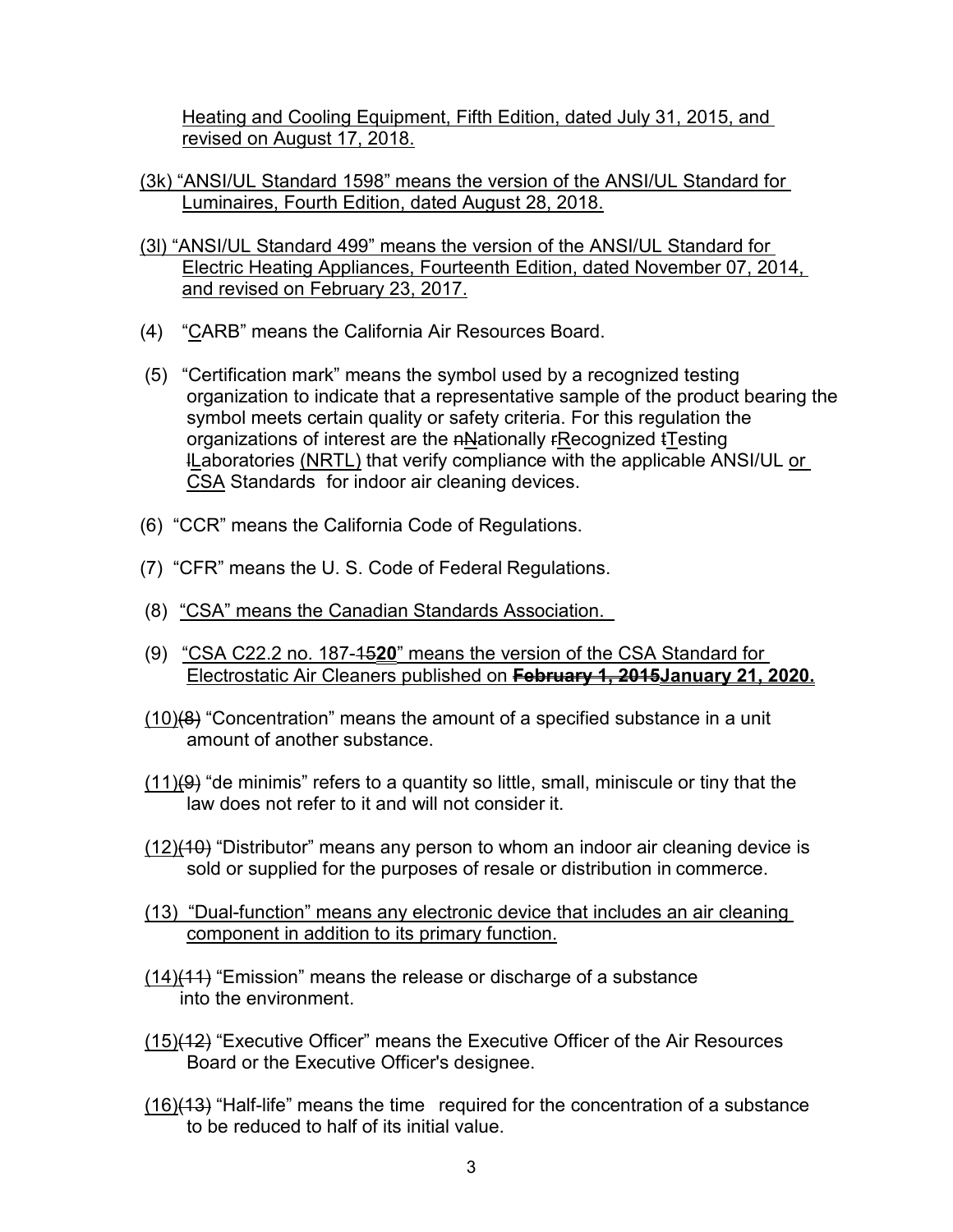- including but not limited to, allergens, microbes (e.g., bacteria, fungi, viruses, and other microorganisms), dusts, particles, smoke, fumes, gases stores, offices, vehicles**)**, and the air surrounding a person. Such devices designed to be attached to <u>or inserted into</u> a <u>window,</u> wall, ceiling, post,  $(17)(14)$  "Indoor air cleaning device" means an energy-using product whose (17)(44)) "Indoor air cleaning device" means an energy-using product whose<br>including but untilined to all energy-using productions,<br>including but infinited to all energy-using corrections, whoses, and other microcogramsin stated function is to reduce the concentration of airborne pollutants, or vapors, and odorous chemicals, from the air entering or inside an enclosed space.**, (**including but not limited to, rooms, houses, apartments, include, but are not necessarily limited to, portable devices of any size intended for cleaning the air nearest a person, in a room of any size, in a whole house or building, or in a motor vehicle; and stand-alone devices duct, or other indoor surface-; and personal air cleaning devices.
- **including, but not necessarily limited to, buildings, vehicle cabins,**  (18) "In-duct air cleaner" means an energy-using air cleaning device within a heating, air-conditioning, and/or ventilation system for an enclosed space. **and boat cabins.**
- <u>(19)</u> <del>(15)</del> "Industrial use" or "industrial application" means the use of <u>an ozone-</u> producing air cleaning device ezone in the following manner:
	- (A) purification of water in an industrial plant, water treatment facility, municipal water facility, or similar facility, and swimming pools and spas
	- <u>(A)</u>(B) the destruction of microbes on produce in an agricultural processing are decirable. It interested on produce in an agricultural process people are physically present.
	- I I I I II I I I I (B)(C) chemical oxidation and disinfection in the electronics,pharmaceutical, biotechnology and chemical industries, provided no people are physically present.
	- (D) bleaching and other processing purposes in the pulp and paper industry
	- (E) odor control from industrial stack gases or wastewater treatment facilities
	- people are physically present.  $(C)(F)$  odor and smoke control in the hotel industry, for intermittent and temporary use, carried out by trained personnel, and provided no
	- (G) mold remediation, provided no people are physically present
	- by trained personnel, and provided no people are physically present. (D)(H) mold, odor, fire and smoke damage remediation services, carried out
	- industry, carried out by trained personnel, and provided no people are physically present.  $(E)$ (H) odor control in the motor vehicle reconditioning and detailing
	- (F) odor control in mausoleums, carried out by trained personnel, and provided no people are physically present.
- packaging, or, for air cleaners sold prior to October 1, 2012, may be an adhesive sticker. (20)(16) "Label" means an area containing the required statement in an easily readable format, separate from unrelated text. This is printing on the product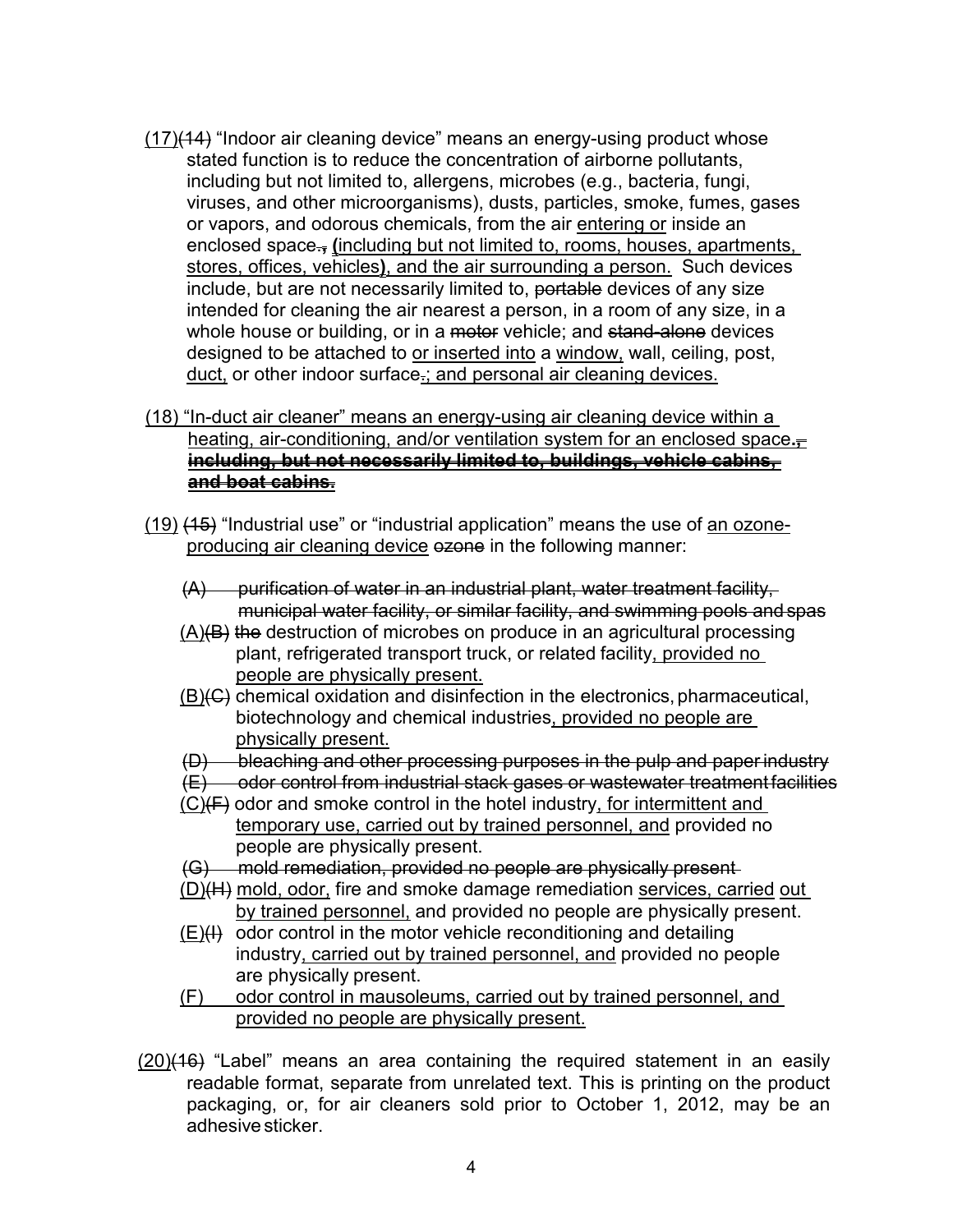- <u>(21)</u>(17) "Listing mark" means the symbol used by Underwriters Laboratories, Inc. to indicate that a representative sample of the product bearing the symbol meets certain UL quality or safety criteria. For this regulation, the organizations of interest are the Nationally Recognized Testing Laboratories (NRTL) that verify Standards 484, 1017, 1278 and 1993 for other appliances and devices. compliance with the applicable ANSI/UL or CSA Standards for indoor air cleaning devices. The safety criteria are found in UL nationally recognized Standards 867 and 507 for air cleaning device safety, and where applicable in
- produces, or packages an indoor air cleaning device. (22)(18) "Manufacturer" means any person who imports, manufactures, assembles,
- of Title 21 of the United States Code. (23)(19) "Medical device" means "device" as defined in subsection (h) of Section 321
- <u>(24)</u>(20) "Mechanical filtration only" means removal of contaminants from air only via through a filter medium. Materials used in the construction of the filter media may include substances such as activated charcoal, paper, foam, synthetics, ceramics, or natural fibers. filtration with physical barrier, non-electronic techniques, i.e. air is forced
- operational features, device output, and performance characteristics, and treatments such as color, remote control, or other cosmetic features not potentially related to ozone output would belong to the same model group. (25)(21) "Model group" means indoor air cleaning devices sharing the same design, manufactured by the same manufacturer. Units in the same model group may be marketed under different brand names. Units that differ only in decorative
- (26)(22) "NIST" means the U. S. National Institute of Standards and Technology.
- meet the definition of "medical device" above.  $(27)(23)$  "Non-medical device" means any indoor air cleaning device that does not
- <u>(28)</u>(24) "NRTL" means Nationally Recognized Testing Laboratory, as recognized by U. S. OSHA per section 1910.7 of Title 29 of the Code of Federal Regulations.
- for extended periods of time, e.g., houses, apartments, hospitals and offices. (25) "Occupied space" means an enclosed space intended to be occupied by people

(29)(26) "OSHA" means U. S. Occupational Safety and Health Administration.

secondary container used for shipping purposes<del>.,</del> <u>unless it is the only</u> (30)(27) "Packaging" means the materials around the consumer or institutional product which serve only to contain, enclose, incorporate, deliver, dispense, wrap or store the product. "Packaging" includes any article onto or into which the principal display panel and other accompanying literature or graphics are incorporated, etched, printed or attached. "Packaging" does not refer to a packaging used for the product.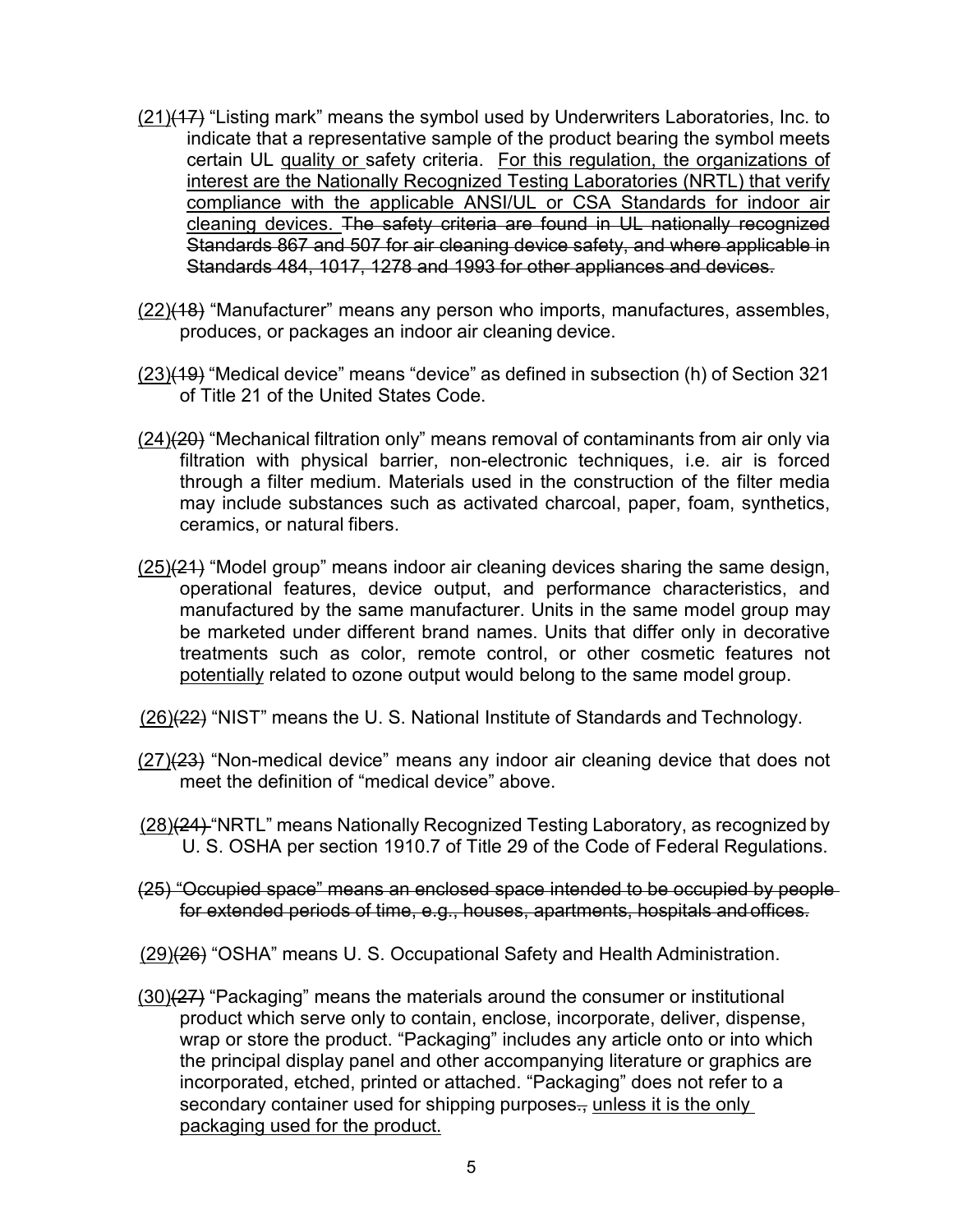- (31) "Permanent filter" means a filter which cannot be removed by a consumer or testing laboratory, and is physically capable of functioning effectively for the stated or intended lifetime of the device.
- surrounding a person. It may be worn on, or carried by, a person in any way, (32) "Personal air cleaning device" means a device intended to clean the air including but not necessarily limited to, around the neck, or in a pocket, purse, or similar item.
- (33) <del>(28)</del> "ppm" is a unit of concentration measure meaning parts per million by volume. For the purposes of this regulation the volume considered is air and the substance of interest is ozone.
- <u>(34)(29</u>) "Retailer" means any person who sells, supplies, or offers for sale, indoor air cleaning devices, directly to consumers.
- <u>(35)</u>(30) "Supply" means to make available for purchase or use.
- <u>(36)<del>(31)</del></u> "UL" means Underwriters Laboratories, Inc.
- <u>(37)<del>(32)</del></u> "U. S." means United States of America.

## 254 nm and produces no measureable ozone. (38) "UVGI", for the purposes of this regulation, means ultraviolet germicidal irradiation and is ultraviolet (UV) light from a  $\epsilon$  and  $\epsilon$  and  $\epsilon$  and  $\epsilon$  and  $\epsilon$  is lightwith wavelengths greater than 240 nanometers (nm), with a spectral peak of

 41985, 41985.5 and 41986, Health and Safety Code; 21 C.F.R. § 801.415; 29 C.F.R. § Note: Authority cited: Section 41986, Health and Safety Code. Reference: Sections 1910.7; and 21 U.S.C. § 321.

## **Standards for Indoor Air Cleaning Devices.**

months after the effective date of this regulation, or sell, supply, offer for sale, or introduce into commerce, any indoor air cleaning device <del>for use or intended for use in</del> the test procedures in Section 94805. **The provisions set forth in Section 94802 (a)** Except as provided in Section 94803 (Exclusions and Exemptions), **title 17, California Code of Regulations, in accordance with any applicable phase-in provision in subdivision (b),** no person shall manufacture for use in California 24 occupied spaces unless the device is certified by CARB to produce an ozone emission concentration not exceeding 0.050 ppm, as specified in Section 94804; is labeled as required in Section 94806; meets all requirements of this article; and continues to meet all requirements of this article, including the ozone emissions limit as determined by **shall apply 24 months after the effective date of the amendments for in-duct air cleaners.** 

**(b) The amendments shall be implemented according to the following phase-in schedule:**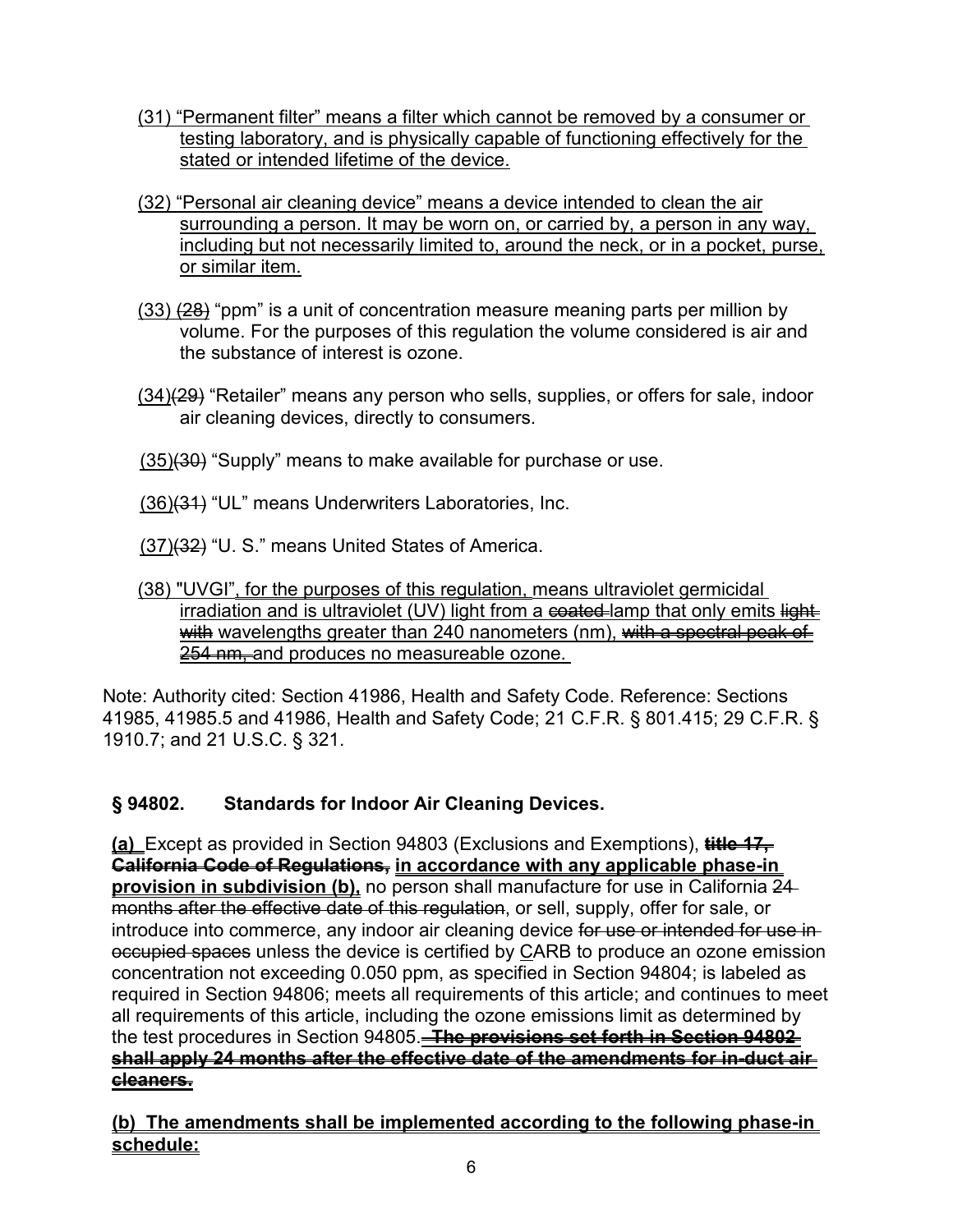vehicles are subject to the regulation upon the effective date. **(1) In-duct air cleaners, other than in-duct air cleaners intended for use in vehicles, must comply with the applicable requirements of this article within 24 months after the effective date of the amendments. In-duct air cleaners used in** 

 requirements in Section 94806 within 12 months of the effective date of the **(2)** Portable air cleaners manufactured after the 12-months period following the effective date of the amendments must comply with the labeling and safety mark amendments.

 **(3)** Uncertified air cleaners sold, supplied, offered for sale, or introduced into commerce in California for an exempted industrial use must meet the requirements in Sections 94803(a) and 94807 within 12 months of the effective date of the amendments.

Note: Authority cited: Section 41986, Health and Safety Code. Reference: Sections 41985, 41985.5 and 41986, Health and Safety Code; and 21 C.F.R. § 801.415.

### **Exclusions and Exemptions.**

 devices manufactured, advertised, marketed, labeled, and used solely for unoccupied spaces. Health hazard: emits ozone". This advisory must be clearly visible and placed near the power switch or electrical connection on the device. visible and placed near the power switch or electrical connection on the device.<br>A graphic illustrating that people should not be present during use of the device<sub>.</sub> prominently displayed in all owner's, operations, and installation manuals for about potential adverse health effects associated with exposure to ozone must be included in all owners, operations and installation manuals for the device(s). (a) *Industrial use*: The provisions of this article do not apply to indoor air cleaning industrial use as defined in Section 94801(a)(1519) above, provided the devices display an advisory that states: "For industrial use only. Use only in is also required to be placed next to the text. The advisory also must be the device(s) and on all marketing materials, including websites. Information

 re-occupied must be included in the owner's or operations manual. A recommendation that any enclosed space in which ozone-producing air cleaners are used should be well-ventilated for at least one hour before being

Manufacturers, distributors, sellers, and retailers of ozone generating air cleaning devices must be able to demonstrate that devices are manufactured, marketed, advertised, and labeled solely for an exempted purpose(s). that theyare marketed solely through industrial supply outlets or businesses and prominently labeled as "Solely for industrial use. Potential health hazard: emits  $\overline{e}$ 

 (b) *In-duct systems*: Air cleaning devices designed, marketed, and used solely as a system, such as an "in-duct system," are exempt from this regulation. physically integrated part of a central heating, air conditioning, or ventilating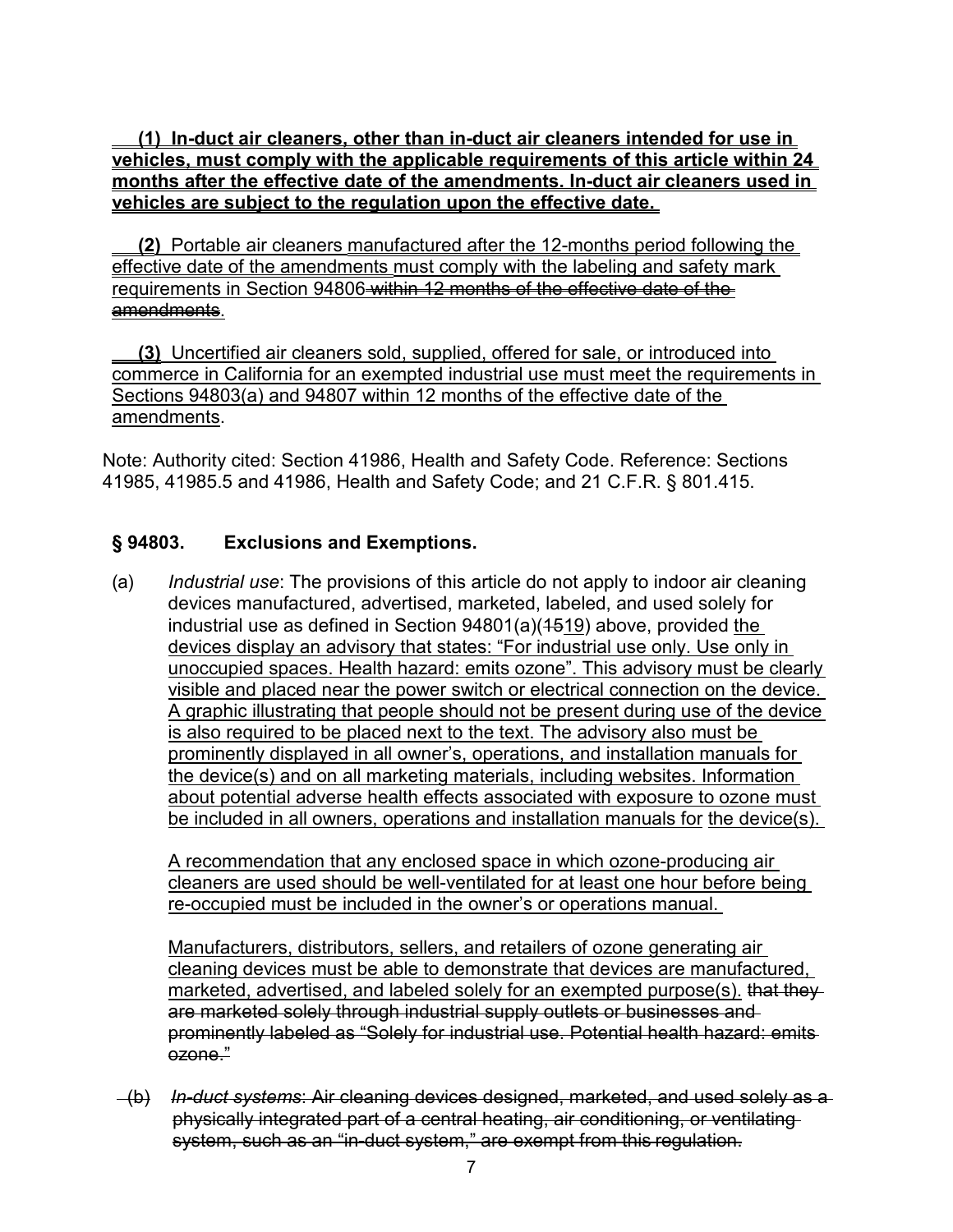Note: Authority cited: Section 41986, Health and Safety Code. Reference: Sections 41985, 41985.5 and 41986, Health and Safety Code.

#### § 94804. **§ 94804. Certification Requirements.**

- required to submit an application for certification to the <u>C</u>ARB Executive Officer, Certification. The application may also be submitted by email at behalf of a manufacturer, as long as all required information and signatures from verification of compliance with the test methods described in Section 94805, from (a) Each manufacturer of an indoor air cleaning device subject to Section 94802 is P.O. Box 2815, Sacramento, CA 95812, Attn: Indoor Air Cleaning Device [aircleaners@arb.ca.gov](mailto:aircleaners@arb.ca.gov) or via another CARB-approved method. Information submitted on the certification application must be true and correct. Applications may be submitted by a professional association or certification organization on the manufacturer and test laboratory representatives are included. Upon a laboratory meeting the performance specifications in Section 94805(d), the CARB will issue an Executive Order that the indoor air cleaning device has completed certification for sale of the device within California. Certification will be granted to manufacturers, who have the responsibility to comply with all provisions of this article. An air cleaner manufacturer that makes medical claims for a device must submit evidence that the manufacturer has applied for FDA approval for that device prior to submitting an application for CARB certification.
- removal, and any portable air cleaning device using only UVGI lamp(s), with or without mechanical filtration, and no other electronic air cleaning technology, is exempt from the testing requirement for the ozone emission standard of ozone emissions. Verification of <del>this mechanical-filtration-only <u>t</u>hese</del> exclusions exploded parts diagram, and a block diagram, and schematic of the model <u>lamp(s), the electrical safety report must also <del>that</del> indicates the wavelength(s) of</u> UVGI lamps, with or without mechanical filtration, Indoor air cleaning devices qualifying as "mechanical filtration only" devices shall be certified under ANSI/UL qualify as "mechanical filtration only" but would normally be tested for their (b) Any indoor air cleaning device using only mechanical filtration for pollutant 0.050 ppm as determined in Section 94805, based on their known *de minimis*  from ozone emission testing will be made by the CARB Executive Officer based on the submission of product design specifications and documentation by the manufacturer, distributor, or retailer. Documentation to the CARB shall include a description of the air cleaning performance technology employed, as well as an complete electrical safety report. For portable air cleaners using only UVGI the UV lamp(s) used, the lamp manufacturer, and lamp model number. For these devices, linstructions in the owner's or operations manual must state that replacement lamp(s) must be UVGI, as defined in Section 94801(a)(38), or the device will no longer be CARB compliant, as it may produce harmful ozone. These aAir cleaning devices using only mechanical filtration and those using only Standard 507, which is hereby incorporated by reference as defined in Section 94801. Multi-function devices that include an air cleaning component that would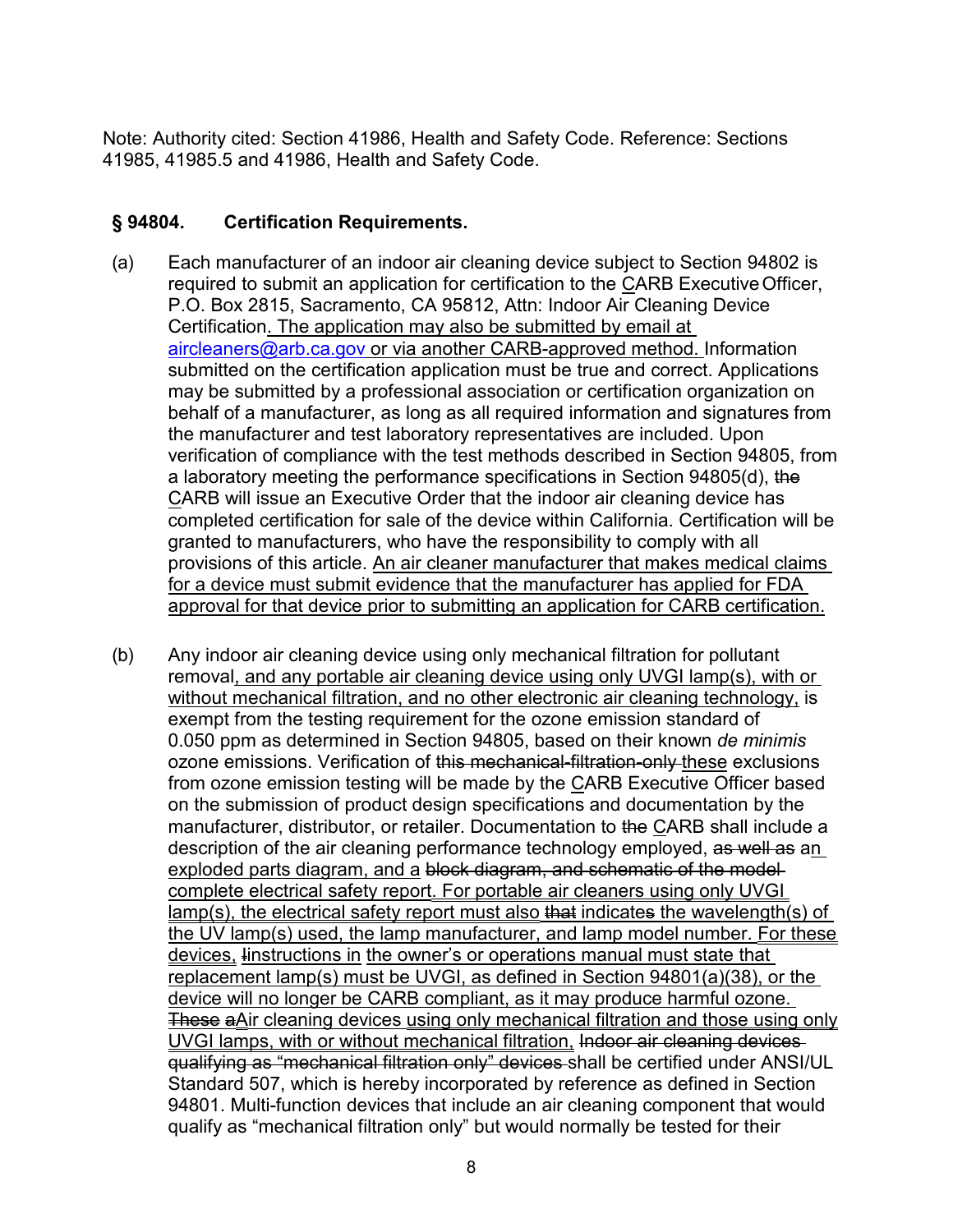safety under the applicable ANSI/UL Standard. Mechanical filtration-only devices electrical safety under another ANSI/UL Standard shall be tested for electrical certified to ANSI/UL Standard 507 or to another applicable ANSI/UL Standard for their electrical safety prior to the enactment of this regulation are eligible for certification without further testing provided documentation of compliance with ANSI/UL Standard 507 or the relevant ANSI/UL Standard is submitted and the model continues to comply with requirements of that standard. To be certified under this regulation, manufacturers of such indoor air cleaning devices must submit the information required in Sections 94804(c)(1) through 94804(c)(3) below, and Sections 94804(c)(4)(A) and 94804(c)(4)(F) below. These products are still subject to the labeling requirements specified in Sections 94806(b) and 94806(d).

- (c) The application for certification of air cleaning devices other than those covered Executive Officer may waive the requirement to provide the information in Section 94804(b) above must include the information in subsections (c)(1) through (c)(5) below, and any other information deemed necessary by the CARB Executive Officer. If the requested information is not applicable to the indoor air cleaning device in question, the applicant must indicate "not applicable". If the Executive Officer concurs with the applicant's judgment, the requested.
	- address, and website, and name and phone number of the primary contact (1) Manufacturer name, mailing address, physical address, phone number, email person for purposes of this certification;
	- (2) Applicant or representative name, mailing address, physical address, phone number, and email address, if different from manufacturer;
	- (3) Indoor air cleaning device information:
		- (A) Brand name
		- (B) Model name
		- (C) Model number
		- (D) Serial number of devices submitted for testing (where applicable)
		- (E) Manufacture date of devices submitted for testing
		- (F) Model group, and other models included in model group, where applicable
		- (G) Discussion of the principles of operation and design
		- (H) Device schematics depicting operation(I)
		- (<del>I)</del>(H) Maintenance requirements
		- $\ddot{\phantom{a}}$ (I) Complete electrical safety test report
		- (J) Ozone test report for devices tested for ozone $\left(\downarrow\right)$
		- <del>(J)</del>(K) Owner's manual, Ooperations manual<u>, or installation manual<del>,</del> if available</u>
		- the testing laboratory verifying current certification (K)(L) Marketing materials, if available Copy of the online directory listing from
		- $\ddot{\phantom{a}}$ the testing laboratory verifying current certification<br>(M) Exploded parts diagram labelled in English<br>9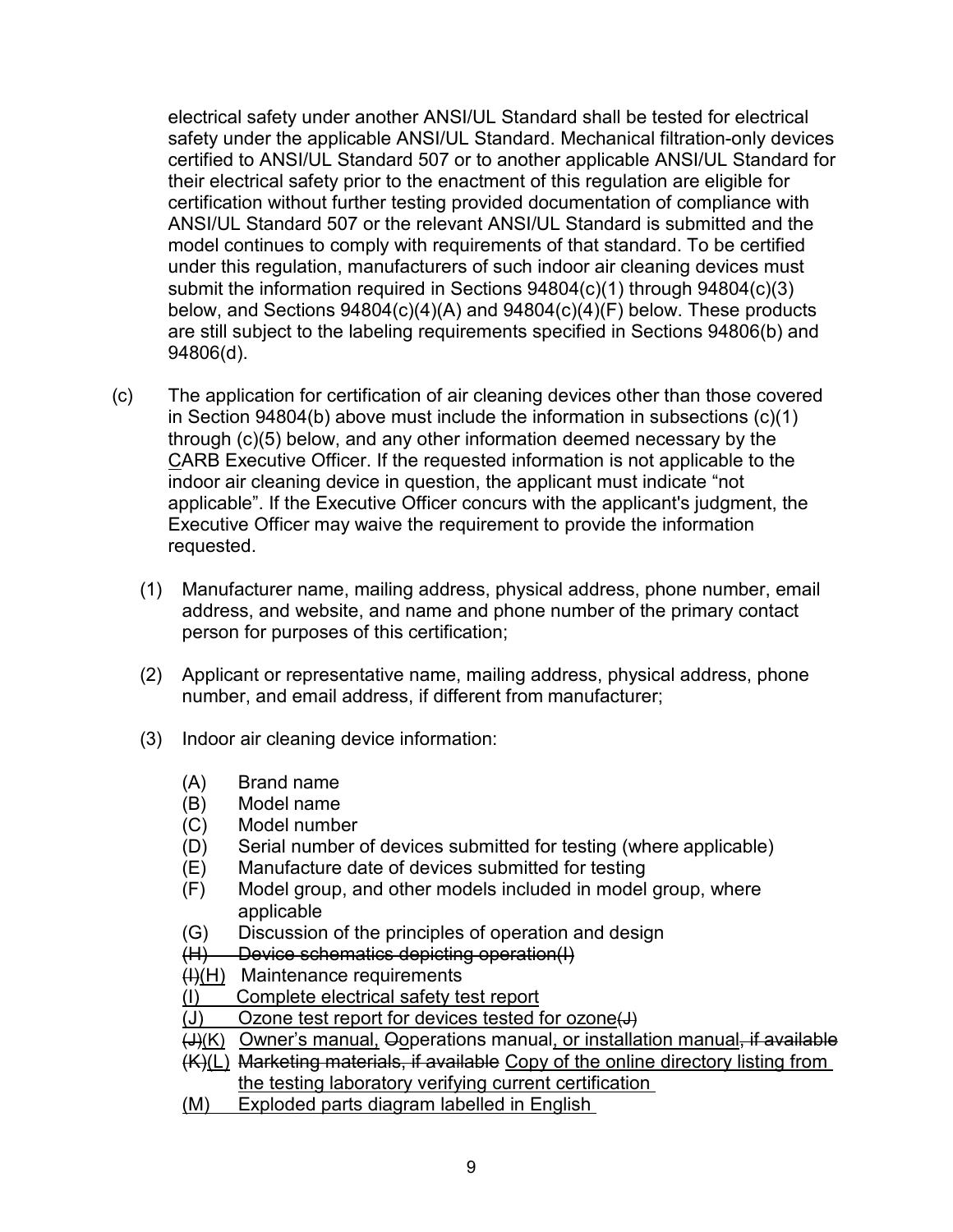- (4) Indoor air cleaning device test information:
	- (A) Test facility identification and proof of current Nationally Recognized Testing Laboratory (NRTL) accreditation
	- (B) Ozone emission concentrations for all units tested, as measured according to Section 94805, including both the 24-hour measurement as exceeded 0.050 ppm well as information regarding whether any transitory measurements
	- (C) Whether a device failed the ozone emission test for any reason during packaging intact, electrical part overheated/unsafe to continue, etc.) final certification testing, and if so, the reason (e.g., excess transitory excursions, motor failure during the test, device not received with
	- (D) Chain of custody of test device(s)
	- <del>Revision of</del> Section <del>37<u>40</u> of ANSI/UL Standard 867 <u>or, for in-duct air</u></del> cleaning devices, Sections 7.5 and 7.6 of CSA C22.2 no. 187-15**20**. (E) Statement from the testing laboratory that the ozone emissions were determined in accordance with the protocols in the December 21, 2007 ,and the associated Certification Requirement Decisions published by UL.
	- 867, CSA C22.2 no. 187-15**20**, ANSI/UL Standard 507, or other all units tested. (F) Notification by a testing laboratory or certification organization of compliance with the electrical safety provisions of ANSI/UL Standard applicable ANSI/UL Standard, where applicable as appropriate, for
- (5) Any additional information the laboratory needs to communicate.
- (d) Written notification will be provided within 30 days of receipt indicating whether the certification application has been accepted for review or, if incomplete, what additional information is required. Within 30 days after application acceptance as complete, written notification of certification approval or disapproval will be provided. These time periods may be extended by the Executive Officer if deemed necessary because of extenuating circumstances.
- (e) Notification must be provided to the Executive Officer within 30 days if the indoor air cleaning device fails any post-certification testing conducted to verify compliance with ANSI/UL Standard 867, CSA C22.2 no. 187-15**20**, or ANSI/UL Standard 507, or any other standard listed in section 94801(a)(3c) through 94801(a)(3l), whichever is applicable.
- in any way, other than minor cosmetic changes. If the original manufacturer of a recertified if it is sold under a different brand name or model number than the brand name and model number originally certified. (f) Manufacturers must notify CARB if the certified device is subsequently changed certified device changes or a device is manufactured in a new production facility, the device must be recertified. A certified air cleaning device must also be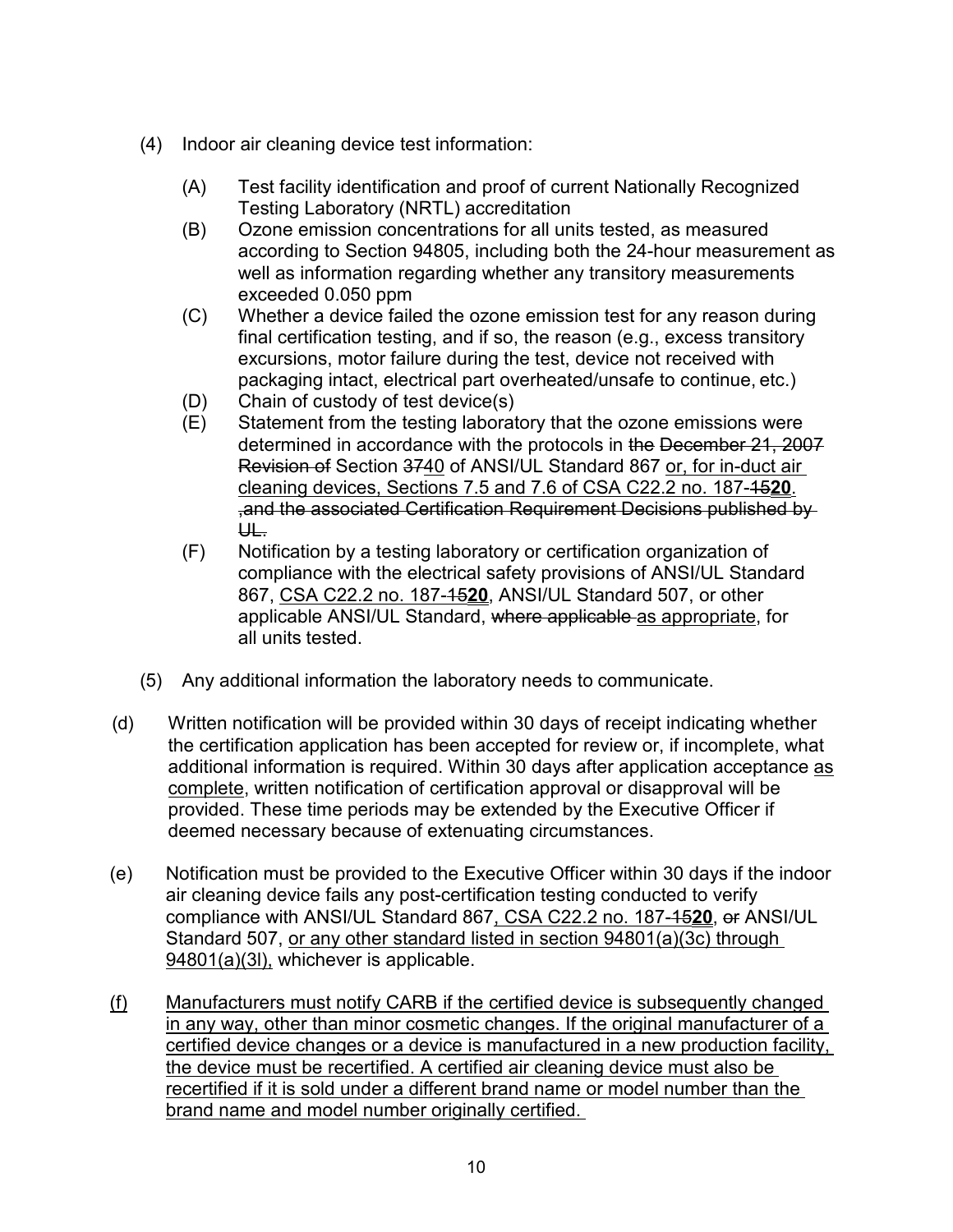$(f)(g)$   $C$ ARB may revoke certification for any device deemed noncompliant in the future when tested according to procedures described in Section 94805, or if any other CARB certification requirements are no longer met.

Note: Authority cited: Section 41986, Health and Safety Code. Reference: Sections 41985, 41985.5 and 41986, Health and Safety Code; and 21 C.F.R. § 801.415.

### **§ 94805. Test Method.**

- the test methods. (a) For the purpose of compliance with this regulation only a single model of indoor air cleaning device within a model group, if one exists, must be evaluated under
- (b) Testing <u>of indoor air cleaning devices</u> to determine compliance with the 187-15**20** or ANSI/UL Standard 867, which are hereby incorporated by meets the definition of an indoor air cleaning device given in Section 94801 shall including ANSI/UL Standards <u>73, 153,</u> 484, <u>499, 998,</u> 1017, 1278, <u>1598,</u> <del>and</del> 1993, and 1995, which are hereby incorporated by reference as defined in requirements of this article, shall be performed following the ANSI/UL Standard 867 or ANSI/UL Standard 507, whichever is applicable, in their entirety, which are hereby incorporated by reference as defined in Section 94801. In-duct air cleaning devices shall be tested for electrical safety according to CSA C22.2 no. reference as defined in Section 94801. Dual-function Aappliances with a primary purpose other than air cleaning that include an air cleaning component that meet the applicable ANSI/UL electrical safety standard for its primary purpose, Sections 94801(a)(3c), 94801(a)(3e), 94801(a)(3d), and 94801(a)(3f), 94801(a)(3g), 94801(a)(3h), 94801(a)(3i), 94801(a)(3j), 94801(a)(3k), and 94801(a)(3l) respectively.
- (c) Ozone emissions from indoor air cleaning devices, except for in-duct air <u>cleaners, </u>will be determined using <u>the method described in</u> Section <del>37</del> <u>40</u> of ANSI/UL Standard 867. Ozone emissions from in-duct air cleaners shall be no. 187-15**20**. For certain in-duct devices, testing under ANSI/UL Standard 867 94801. In accordance with ANSI/UL Standard 867 test procedures, devices must be tested with filters removed, unless the device has a permanent filter, as defined in section 94801(a)(31). determined using the method described in Sections 7.5 and 7.6 of CSA C22.2 may also be acceptable; such tests must be pre-approved by the testing laboratory and by CARB and the associated Certification Requirement Decisions, which are hereby incorporated by reference as defined in Section
- Standard 867, CSA C22.2 no. 187-15**20**, ANSI/UL Standard 507, or other UL or (d) Electrical safety  $\pm$ testing of indoor air cleaning devices must be conducted by a laboratory currently recognized as an NRTL by the U. S. Occupational Safety and Health Administration (OSHA), to perform testing for the entire ANSI/UL ANSI/UL Standard, as applicable, and when the NRTL is operating within its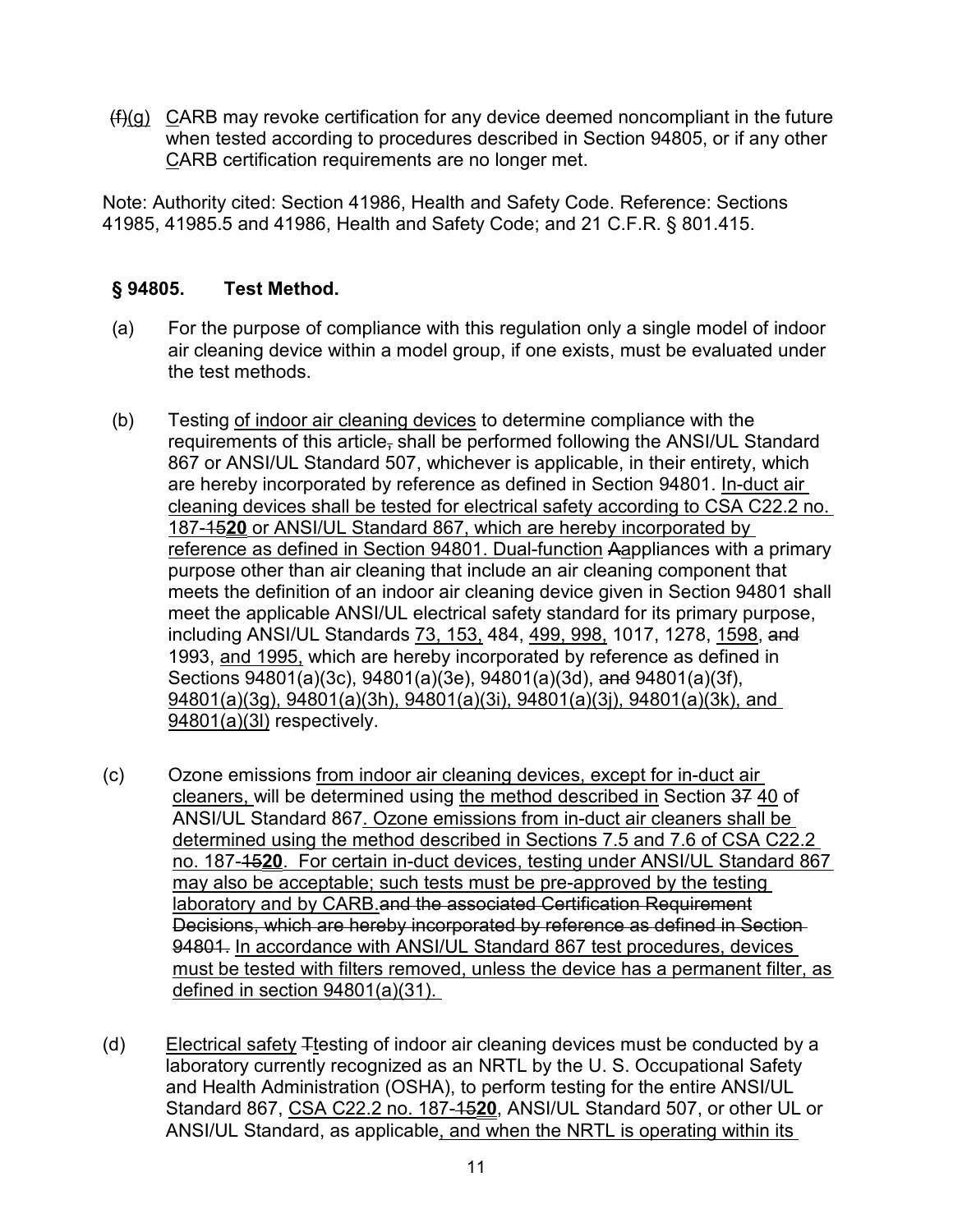Supplemental Programs #2, 3, 4, 5, and 6, as published in Volume 60, Federal by reference, for the ANSI/UL Standard 507, 867, or other electrical safety electrical safety testing, including use of test data from Programs 2 through 6 where qualified and overseen by a Program 10 (SNAP) facility. NRTL Scope of Recognition. Independent laboratories qualified and operating under surveillance by an NRTL may also conduct the electrical safety testing. If included within its scope of recognition, such an NRTL may also utilize OSHA Register, pages 12980 to 12985 (March 9, 1995), which is hereby incorporated testing required in this regulation. Additionally, if included within its scope of recognition, an NRTL may also utilize OSHA Supplemental Program 10 (also called Satellite Notification and Acceptance Program, or "SNAP") as published in Volume 74, Federal Register, pages 923 to 927 (January 9, 2009) for the

 (e) However, the Ozone testing to ANSI/UL Standard 867 Section 40 37 or CSA C22.2 no. 187-15**20** Sections 7.5 and 7.6 ozone testing, as required in this Supplemental Program—2 testing laboratory that has passed an <u>C</u>ARB audit to <u>the laboratory will be for a minimum of one year and</u> <del>The audit</del> may <del>also</del> include a requirement for annual submittal of internal audit reports on the ANSI/UL Standard 867 Section 3740 or CSA C22.2 no. 187-15**20** Sections 7.5 and 7.6 test Section 37 40 or CSA C22.2 no. 187-15**20** Sections 7.5 and 7.6 tests are conducted, and any related follow up internal audit reports. Subsequent audits may be required in order to maintain CARB approval to conduct ozone testing for regulation, may only be performed by an NRTL or an independent testing laboratory qualified and under supervision by an NRTL provided the utilizing averify their ability to accurately perform the ozone emissions testing procedure. as described in ANSI/UL Standard 867 Section 37.The CARB audit may include, andbut is not necessarily limited to, review of written test protocol operating procedures, test chamber and analyzer configuration, background ozone measurements, air exchange rate, ozone half-life test results, equipment calibration and maintenance records, and other related information; and Initial approval of the laboratory will also require an onsite review. CARB approval of protocols and the performance of the chamber(s) in which ANSI/UL Standard 867 the purposes of this regulation.

Note: Authority cited: Section 41986, Health and Safety Code. Reference: Sections 41985, 41985.5 and 41986, Health and Safety Code.

# **§ 94806. Labeling and Safety Mark Requirements.**

 Section 94803. Indoor air cleaning devices submitted to an approved laboratory for certification testing within 12 months of the effective date of this regulation, but (a) All indoor air cleaning devices are required to display an ozone emissions certification label [as defined in Section 94801(a)(16)(20)] on the product packaging after completion of requirements of Section 94804 prior to sale in California, unless satisfying the requirements for exemption as specified in unable to obtain certification pursuant to Section 94804 by the end of the 18th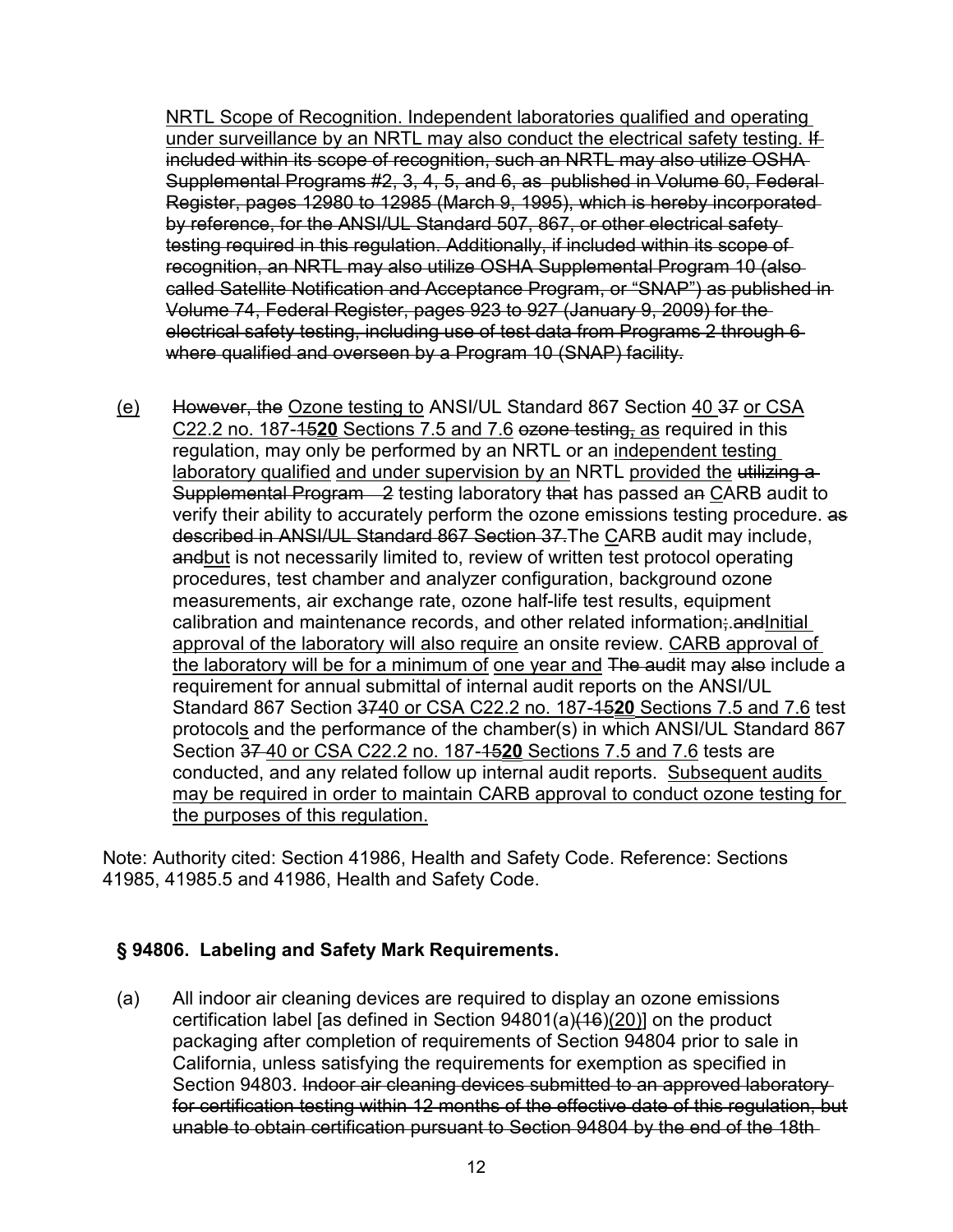month after the effective date of this regulation, shall be allowed an additional 180 days after the postmark date of notification of product certification by CARB to meet the labeling requirements of this section. Indoor air cleaning devices that have been certified by October 18, 2010 may still be sold without the required labeling on the package until October 18, 2011, and may use an adhesive label until October 1, 2012.

- <u>certified</u>" in bold type whose uppercase letters are not less than 3 mm high. <u>Very</u> small air cleaning devices, including dual-function devices, may use a smaller label, although it must include the required language, be easily readable, and be approved by CARB staff prior to certification. In no case shall the label be placed (b) For non-medical devices, the label shall be at least 1 inch by 2 inches in size, easily readable, and shall state "This air cleaner complies with the federal ozoneemissions limit. ARB certified" "Meets California ozone emissions limit. CARB on the bottom of the packaging.
- Section 801.415 of Title 21 of the Code of Federal Regulations. The label shall also state "<u>C</u>ARB certified". (c) For medical devices, the label shall be in compliance with federal law, including
- duct devices, the CSA C22.2 no. 187-15**20** requirements of the appropriate satisfies the requirements for exemption as specified in Section 94803. Devices certification mark. Dual-function devices with an air cleaning component, as Section 94804(b) shall display the ANSI/UL Standard 507<u>certification mark or</u> listing mark for the appropriate electrical safety test for its primary function. (d) All electronic indoor air cleaning devices (both medical and non-medical) are required to display the ANSI/UL Standard 867 safety certification or listing mark on the device, consistent with the ANSI/UL Standard 867 requirements or, for in-NRTL safety certification organization, after completion of requirements of Sections 94804 and 94805 and prior to sale in California, unless the device qualifying as "mechanical filtration only" devices as described in Section 94801(a)(20)(24) and Section 94804(b) and portable air cleaning devices using only UVGI lamp(s), with or without mechanical filtration, as described in Section 94801(a)(38) and Section 94804(b) shall display the ANSI/UL Standard 507 described in Section 94801(a)(13), as described in Section 94801(a) and
- (e) Any indoor air cleaning device for non-industrial use that is advertised or sold via the Internet or by catalog but that has not been certified according to Section 94804, and is not exempt from certification according to Section 94803, must display the following advisory in a prominent place on the primary web pages, catalog pages, and related materials where such device is advertised or displayed for sale: "Does not meet California air cleaner regulation requirements; cannot be shipped to California." This advisory must be displayed prior to customers entering their purchase information.

Note: Authority cited: Section 41986, Health and Safety Code. Reference: Sections 41985, 41985.5 and 41986, Health and Safety Code; and 21 C.F.R. §§ 801 and 801.415.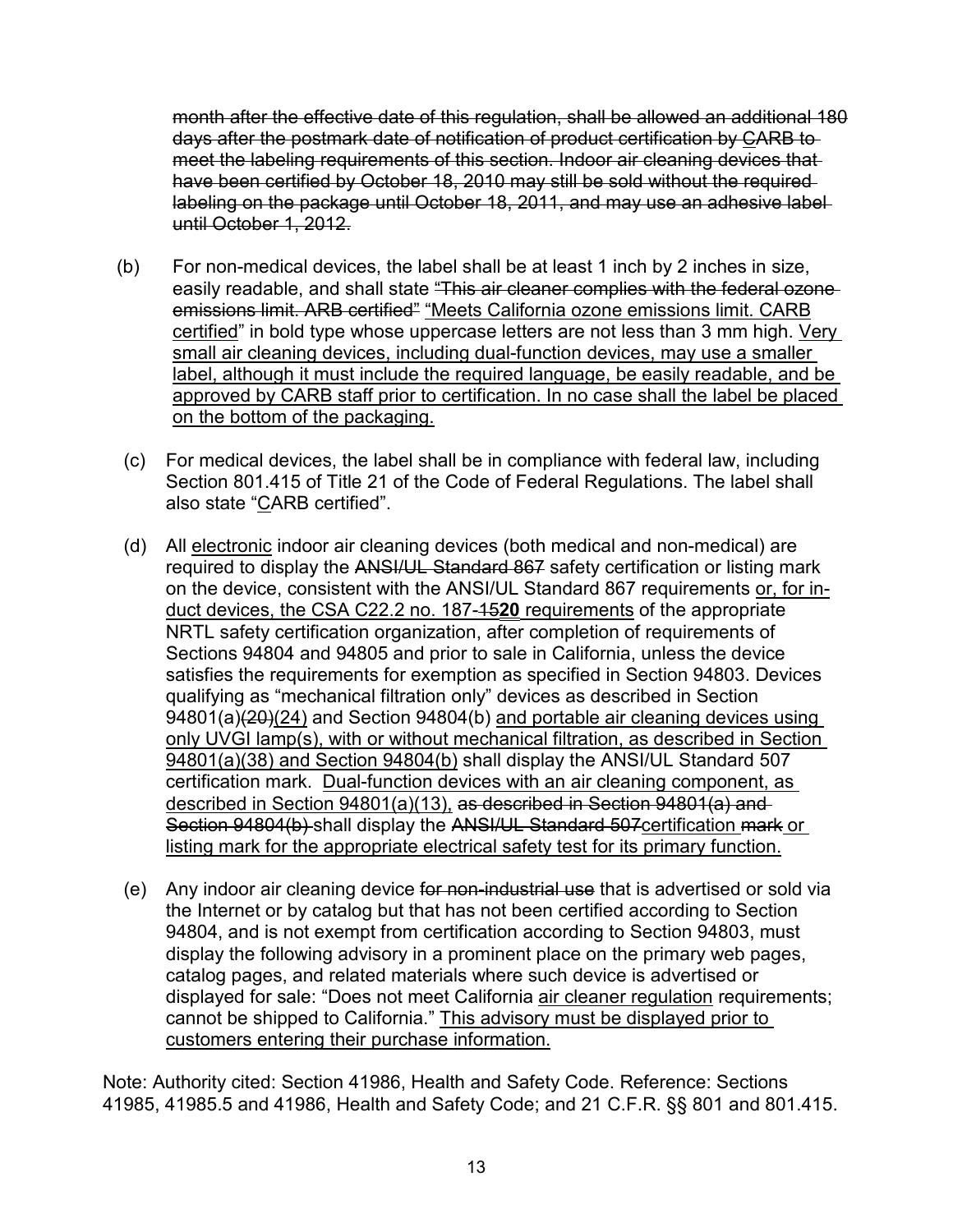### **§ 94807. Notice to Distributors, Retailers, and Sellers.**

manufacturers of <u>uncertified</u> indoor air cleaning devices manufactured, sold, supplied, offered for sale, or introduced into commerce in California must submit and sellers who supply, offer to sell, or sell in California true and accurate copies of confidential upon request as specified in Sections 91000 et seq. of title 17, chapter Within 12 months of the effective date of this regulation, amendment, documentation that they have provided to all of their known distributors, retailers, the final regulation adopted by the CARB and filed with the California Secretary of State. Accepted documentation of a mailed notification will include a hard copy of the materials mailed and the associated mailing list with complete contact information for each address submitted to the CARB Executive Officer, P.O. Box 2815, Sacramento, CA 95812, Attn: Indoor Air Cleaning Device Certification. The documentation may also be submitted by email at  $aircleaners@arb.ca.gov$  or via another CARB-approved method. Accepted documentation of an email notification will include a copy of the email and the complete contact information for each email address submitted to the CARB Executive Officer. Such information may be kept 1, subchapter 4 (Disclosure of Records) of the California Code of Regulations.

 information to the CARB annually. Manufacturers subject to this section must keep device is manufactured, advertised, or marketed, and maintain the records for at least five years. The records must be made available to CARB upon request. Non-For new distributors, retailers and sellers who become known to manufacturers of uncertified devices after manufacturers' initial notification to their distributors and retailers, manufacturers must provide similar notice to them and provide contact updated records of the notifications made pursuant to this section for as long as the compliance with this provision may result in all penalties authorized by law, including fines.rejection or revocation of certification

Note: Authority cited: Section 41986, Health and Safety Code. Reference: Sections 41985, 41985.5 and 41986, Health and Safety Code; and Sections 91000 et seq. of Title 17, Chapter 1, Subchapter 4 of the California Code of Regulations.

## **§ 94808. Recordkeeping Requirements.**

 et seq. of title 17, chapter 1, subchapter 4 (Disclosure of Records) of the California Manufacturers, distributors, retailers, sellers, and test laboratories are required to maintain production, quality control, sales, or testing records for products sold, supplied, offered for sale, introduced into commerce, or manufactured for sale within California for at least three years as long as the air cleaning device(s) are sold or in commerce, and to make them available to the CARB upon request. Such information may be kept confidential upon request as specified in Sections 91000 Code of Regulations.

Note: Authority cited: Section 41986, Health and Safety Code. Reference: Sections 41985, 41985.5 and 41986, Health and Safety Code; and Sections 91000 et seq. of Title 17, Chapter 1, Subchapter 4 of the California Code of Regulations.